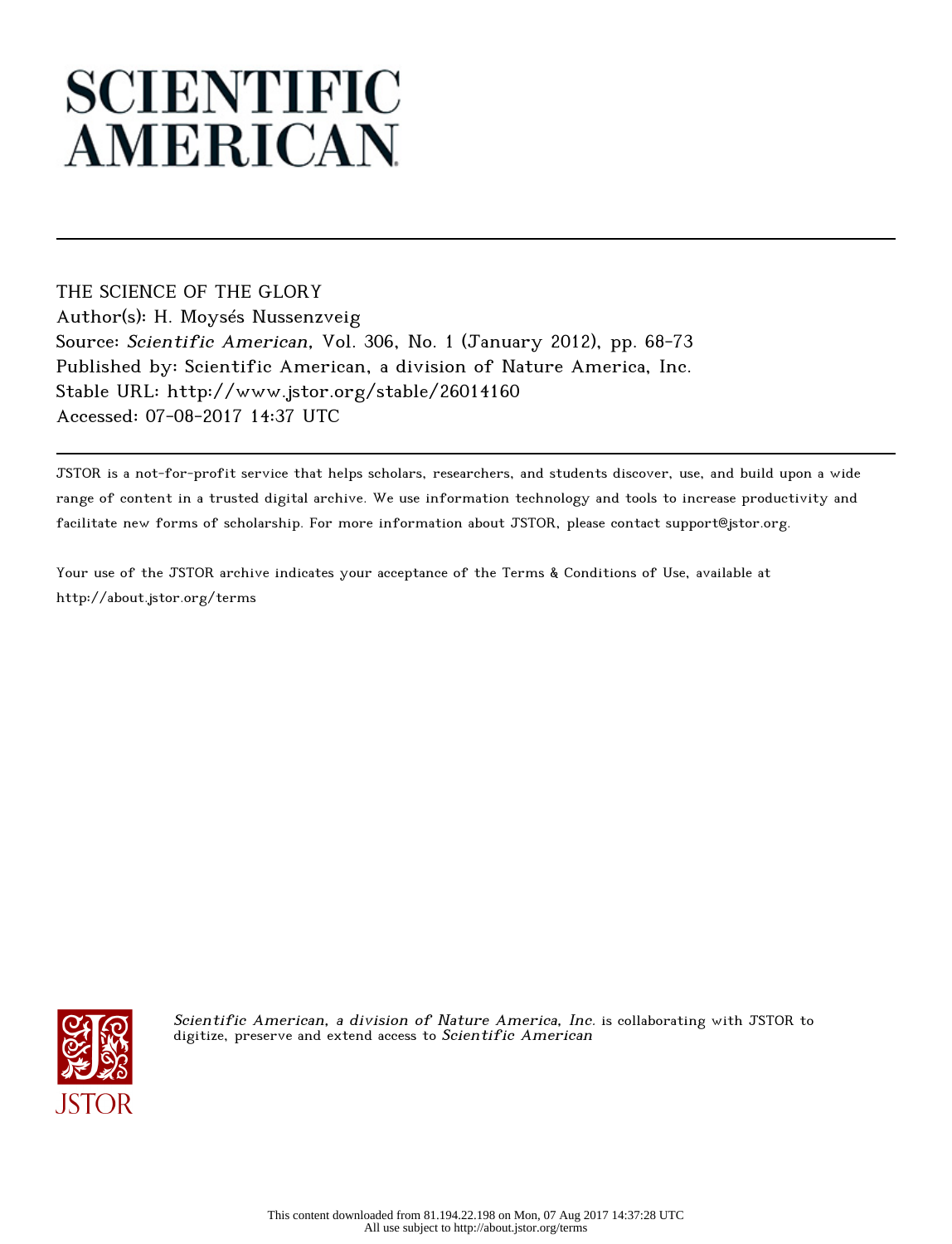# **HE SCIENCE**  $-$  THE GLO

One of the most beautiful phenomena in meteorology has a surprisingly subtle explanation. Its study also helps to predict the role that clouds will play in climate change

*By H. Moysés Nussenzveig*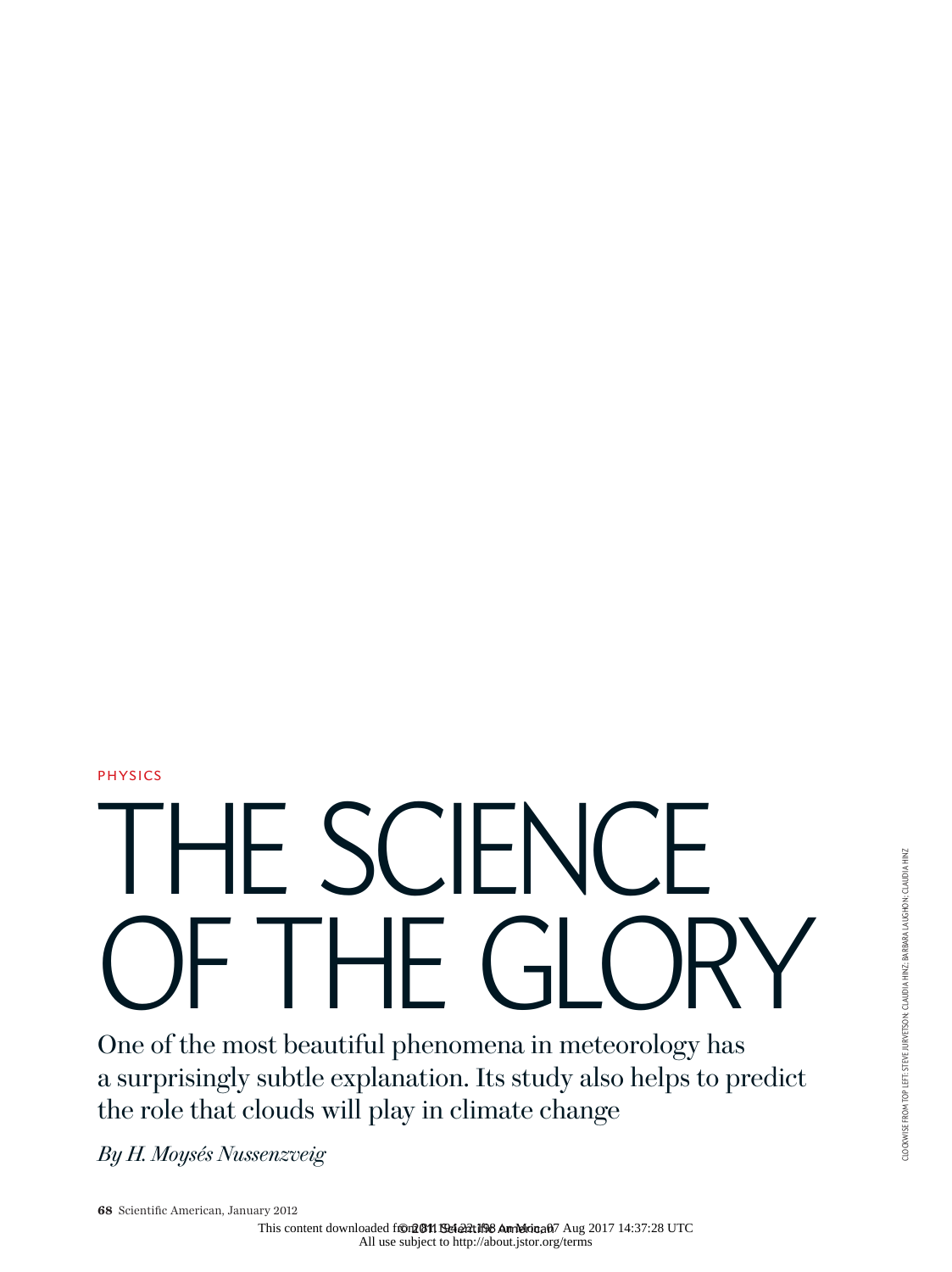







This content downloaded from 81.194.22.198  $\circledR$  MM. Stiernific American CTC  $\circledR$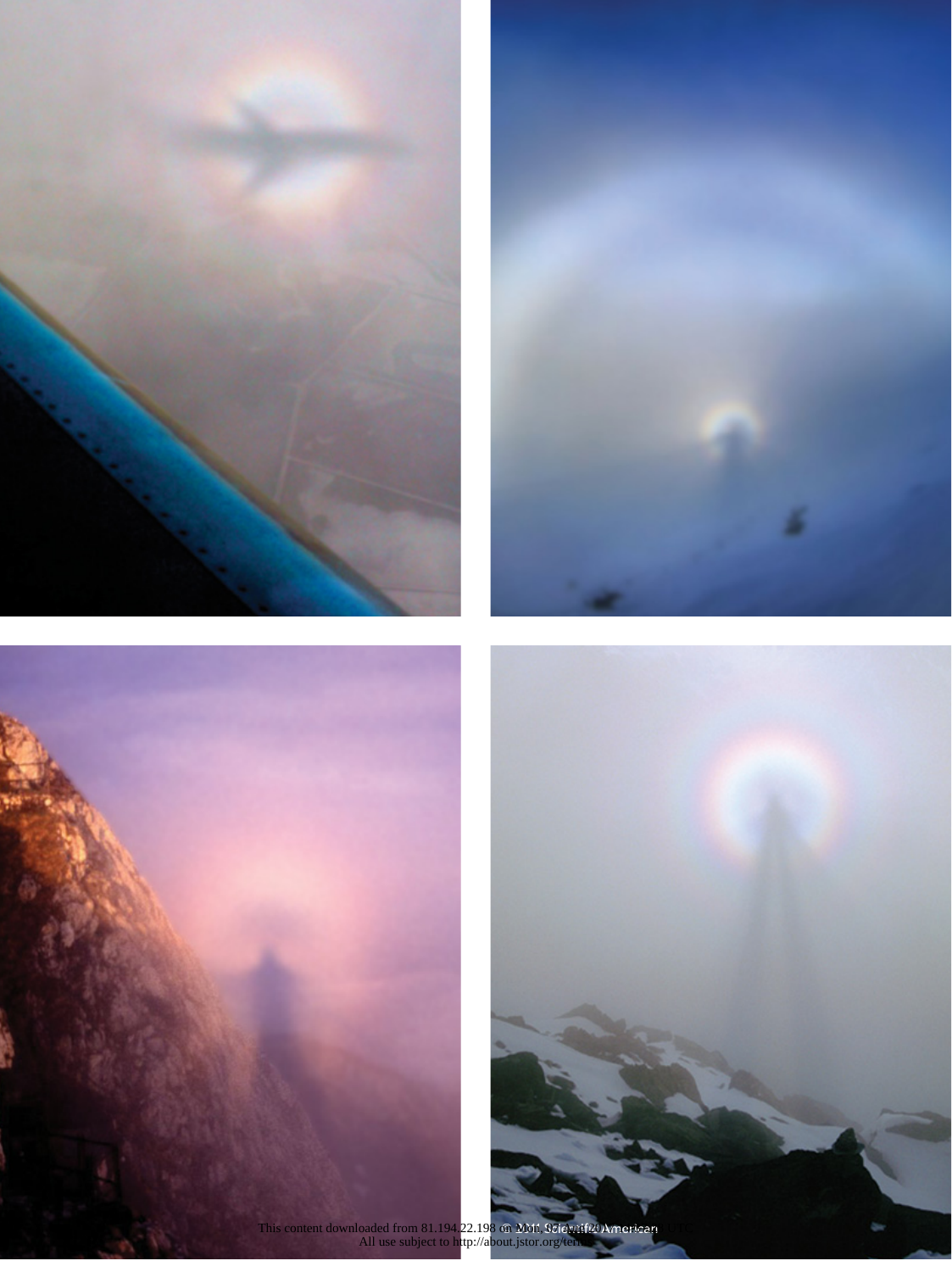**H. Moysés Nussenzveig** is an emeritus professor of physics at the Federal University of Rio de Janeiro and a winner of the Max Born Award of the Optical Society of America. He has developed novel theoretical approaches to a broad range of optical phenomena and is currently directing research in cell biophysics.



N A DAYTIME FLIGHT PICK A WINDOW SEAT THAT WILL<br>allow you to locate the shadow of the airplane on<br>the clouds; this requires figuring out the direction<br>of travel relative to the position of the sun. If you<br>are lucky, you ma allow you to locate the shadow of the airplane on the clouds; this requires figuring out the direction of travel relative to the position of the sun. If you are lucky, you may be rewarded with one of the most beautiful of all meteorological sights: a multicolored-light halo surrounding the shadow. Its iri-

descent rings are not those of a rainbow but of a different and more subtle effect called a glory. It is most striking when the clouds are closest because then it dominates the whole horizon.

If you are a mountain climber, you may also see a glory soon after sunrise, around the shadow your own head casts on nearby clouds. Here is how it was described in the first reported observation, published in 1748 and made a decade earlier by members of a French scientific expedition to the top of Pambamarca in what is now Ecuador: "A cloud that covered us dissolved itself and let through the rays of the rising sun.... Then each of us saw his shadow projected upon the cloud.... What seemed most remarkable to us was the appearance of a halo or glory around the head, consisting of three or four small concentric circles, very brightly colored.... The most surprising thing was that, of the six or seven people who were present, each of them saw the phenomenon only around the shadow of his own head, and saw nothing around other people's heads."

Scholars have often suggested that the halo around the heads of deities and emperors in eastern and western iconography may have been a representation of a glory. Samuel Taylor Coleridge's celebrated poem "Constancy to an Ideal Object" is an allegorical tribute to it. In the late 19th century Scottish physicist C.T.R. Wilson invented the cloud chamber in an attempt to reproduce the phenomenon in the laboratory. (Wilson failed, but he quickly realized that he could use his cloud chamber to detect radiation and ultimately received a Nobel Prize for its invention.)

The shadow of the observer or the airplane plays no role in creating a glory. The only reason for their association is that shadows mark the direction exactly opposite to the sun in the sky, signifying that the glory is a backscattering effect, in

which sunlight gets deviated by nearly 180 degrees.

You would think that such a well-known effect, involving optics, a venerable branch of physics, would surely have been explained long ago. Yet for scientists this "phenomenon which must be as old as the world," in the words of the 1748 report, remained a challenge for centuries. Rainbows are themselves far more complex than introductory physics textbooks would lead one to believe. Still, rainbows are considerably simpler than glories.

In principle, both glories and rainbows are explained using a standard optics theory that was already available early in the 20th century, when German physicist Gustav Mie wrote down an exact mathematical solution of how water droplets scatter light. The devil, however, is in the details. Mie's method involves the summation of terms called partial waves. The summation includes infinitely many such terms, and even though only a finite number matter in practice, Mie's method still requires evaluating hundreds to thousands of mathematical expressions, each of which is rather complicated. Put the formulas into a computer simulation, and they will give the correct result but will provide no insight into the physical effects that are responsible for the phenomenon: the Mie solution is just a mathematical "black box" that, given certain inputs, generates an output. A remark attributed to phys-

#### **IN BRIEF**

**Looking down on a cloud** from a mountain or an airplane, sometimes you can spot a glory: rings of colored light around your shadow or the plane's. **As in a rainbow,** the colors are produced by the microscopic water droplets that compose clouds, but in the case of glories the physics is more subtle. **The light energy** beamed back by a glory originates mostly from wave tunneling, which is when light rays

that missed a droplet can still transfer energy into it. **The understanding gained from glories** is helping climatologists to improve models of how cloud cover may contribute to or alleviate climate change.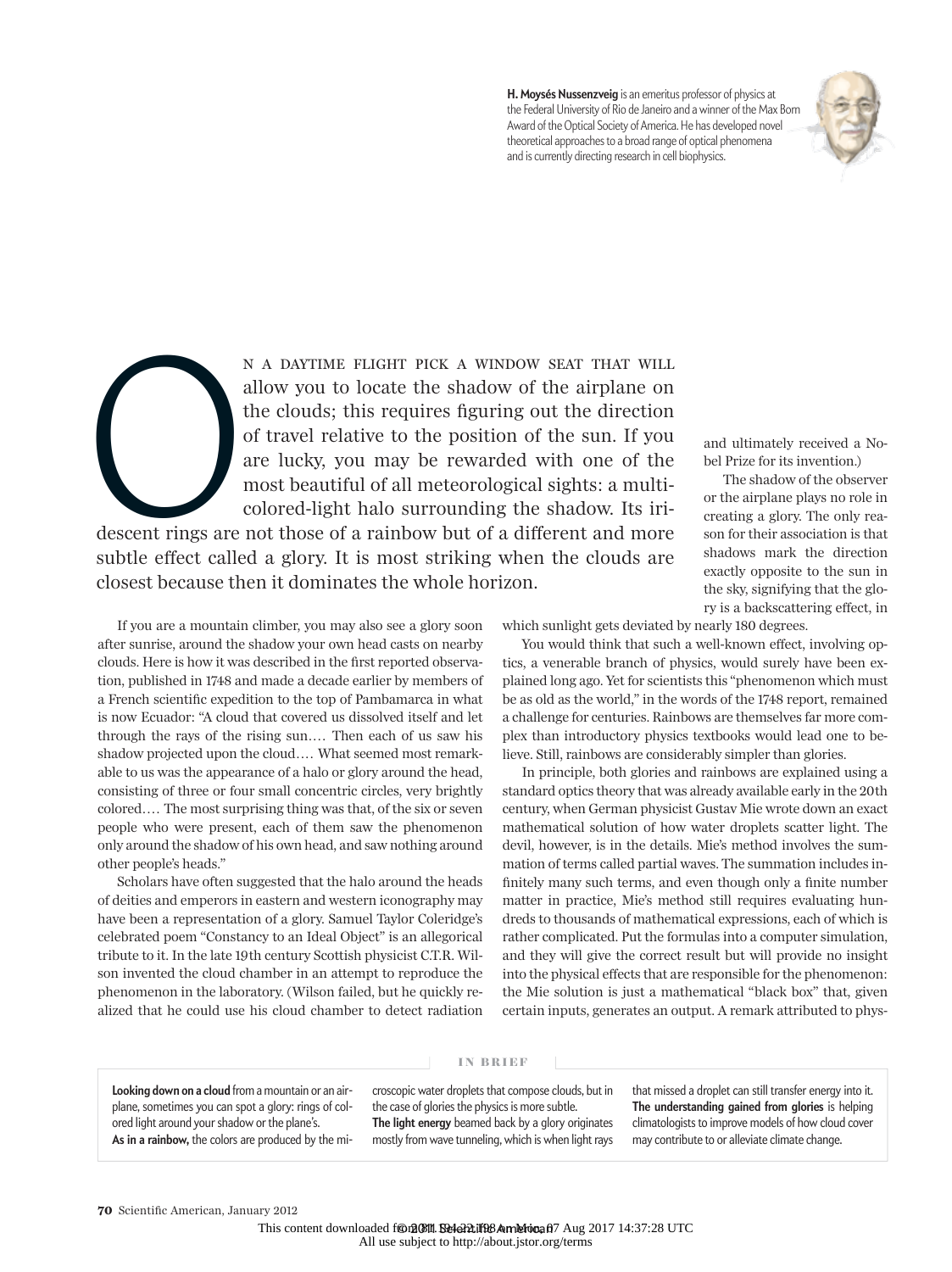ics Nobel laureate Eugene Wigner is apt: "It is very nice that the computer understands the problem. But I would like to understand it, too." Blind faith in brute-force number crunching can also lead to incorrect conclusions, as will be shown.

In 1965 I began to develop a research program to provide, among other things, a full physical explanation of the glory—a goal that, with the help of several collaborators along the way, was finally completed in 2003. The answer involves wave tunneling, one of the most mystifying effects in physics, which Isaac Newton first observed in 1675. Wave tunneling is the basis of one type of modern touch screen, employed in computers and cell phones. It is also important in the notoriously complicated—and still incompletely solved—problem of determining how atmospheric aerosols, which include clouds but also dust and soot, contribute to climate change.

#### **WAVES AND PARTICLES**

over the centuries physicists have offered several explanations for glories that proved to be incorrect. At the beginning of the 19th century German physicist Joseph von Fraunhofer proposed that sunlight that is scattered—that is, reflected back from droplets deep within a cloud would become diffracted by droplets at the outer layers. Diffraction is one of the wavelike features of light, enabling it to "go around corners," just as sea waves can negotiate an obstacle such as a vertical beam and proceed as if the obstacle had not been there at all.

Fraunhofer's idea was that such double scattering would produce colored diffraction rings like those of the corona seen on clouds surrounding the moon in the sky. In 1923, however, Indian physicist B. B. Ray refuted Fraunhofer's proposal. After experimenting with artificial clouds, Ray noted that glory rings have a distribution of brightness and colors very different from those in coronas and that they arise directly from the outer layers of a cloud, from single backscattering by individual water droplets.

Ray tried to account for that backscattering with the help of geometric optics, historically associated with the corpuscular theory of light, which models its propagation by means of rectilinear rays rather than waves. When light meets an interface between two different media, such as water and air, part of it is reflected and part of it is transmitted, or refracted (refraction is what makes a pencil half-dipped in water look like it is broken). Light entering a water droplet gets reflected one or more times at opposite droplet sides before exiting. Ray considered light that travels along the droplet axis and is reflected back as it enters and at the opposite side. Even considering multiple back-and-forth axial bounces, though, his result was far too weak to account for glories.

Thus, the theory of glories had to go beyond geometric optics and account for the wave nature of light as well—and in particular for wave effects such as diffraction. In contrast with refraction, diffraction gets stronger as the wavelength increases. That the glory is a diffraction effect can be seen from the fact that its inner rims are blue, whereas the outer rims are red, corresponding to shorter and longer wavelengths, respectively.

The mathematical theory of diffraction by a sphere such as a water droplet, known as Mie scattering, calculates the solution as an infinite sum of terms called partial waves. Each partial wave term is a complicated function of the droplet's size, of the refractive index—a measure of how strongly water bends light rays compared with other media—and of the distance of a light ray from the droplet's center, called the ray's impact parameter. The calculations involved in Mie scattering from droplets of a sufficiently broad range of sizes are forbiddingly complex without a high-speed computer, and it was not until the 1990s that supercomputers began to be fast enough to give realistic results over the broad range of droplet sizes found in clouds. Researchers needed better ways to grasp what was going on.

Hendrik C. van de Hulst, a pioneer of modern radio astronomy, provided the first significant insight into the physical explanation of glories in the middle of the 20th century. He pointed out that a light ray that entered a droplet very close to the droplet's edge might follow a V-shaped trajectory inside the droplet, bouncing off at the back, and return almost exactly in the same direction that it came from. Because droplets are symmetric, among the bundle of parallel rays coming from the sun the favorable impact parameter would occur not just for one ray but for a whole circle's worth of rays all at the same distance from the droplet's center—a focusing effect that would dramatically enhance the backscattering.

The explanation sounds clear-cut, but unfortunately it had a serious snag. As a ray entered and exited the droplet, it would bend via refraction. But the refractive index of water is not large enough to scatter a ray back in the same direction after just one internal reflection. The best that water can do is send

#### **THE CONDITIONS FOR A GLORY**

## Why Does It Always Surround Your Shadow?

Because a glory is made of light that bounced back nearly in the same direction that it came from, it requires a particular and serendipitous alignment of sun, observer and cloud. Consequently, it is always seen as a halo surrounding the observer's shadow on the cloud. Different colors of the spectrum come off at slightly different angles, producing an iridescent pattern.



*Illustrations by Alfred T. Kamajian* January 2012, ScientificAmerican.com **71**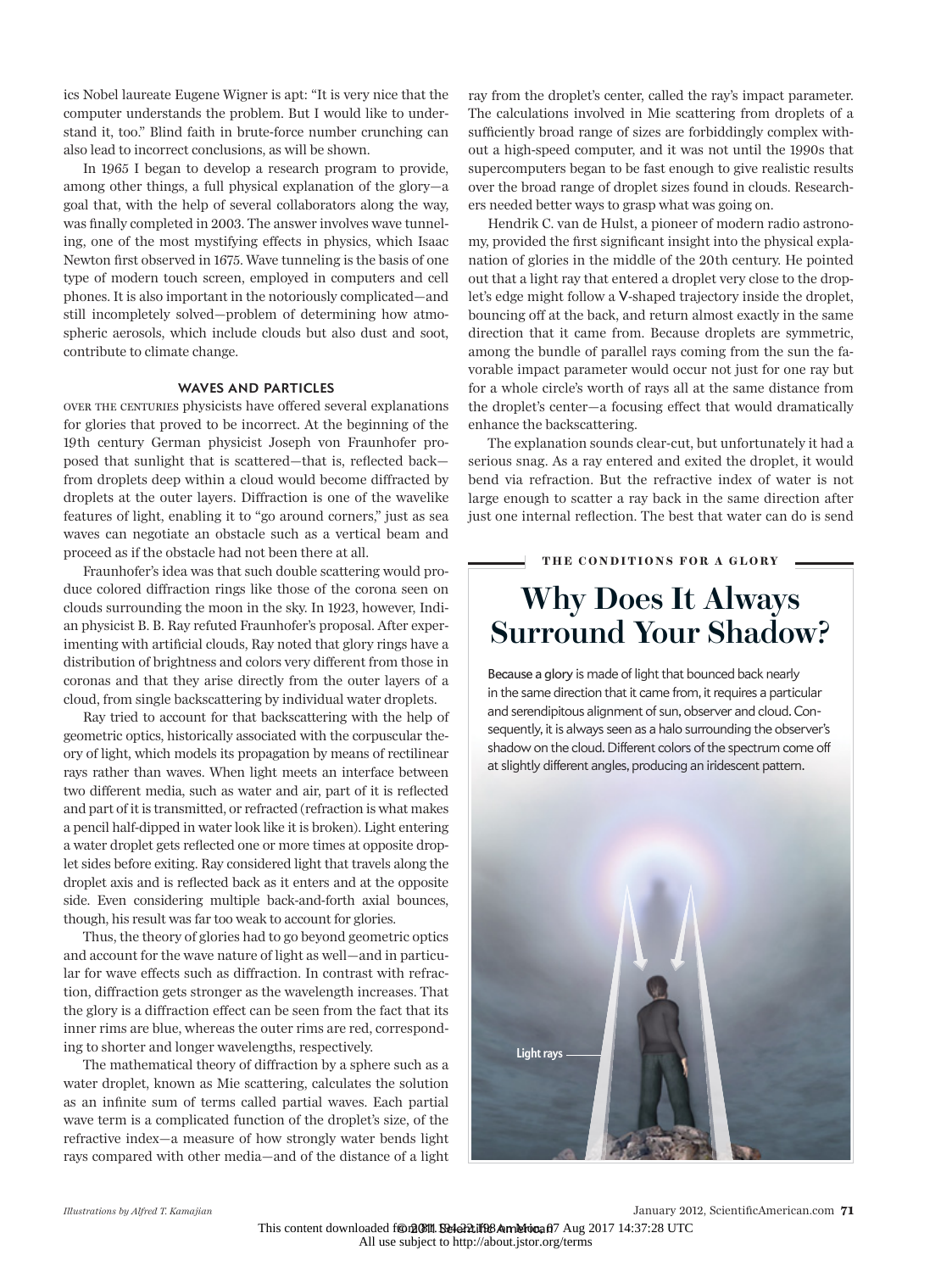**HOW NATURE MAKES A GLORY**

### Light at the End of a Tunnel

Glories have been known for centuries, but only in recent years (and after some false starts) have researchers gained real physics insight into them, based on a phenomenon called tunneling.

#### **A "Wrong" Attempt and a Better One**

Researchers first tried to attribute the phenomenon simply to light bouncing back inside the microscopic water droplets that compose clouds. Light rays would bend (refract) as they entered a droplet and would get reflected inside. Then they would bend again as they exited, going back in the direction they came from (*below left*). But water does not bend light rays enough for rays to go back in the exact same direction.

A second theory posited that light rays grazing a droplet could temporarily turn into electromagnetic surface waves. By following the curved surface for small distances (*seen exaggerated, below right*) before entering and exiting from the droplet, the light could turn by just the angle needed to return in the same direction. This effect can take place, but it gives a relatively minor contribution to the overall energy seen in a glory.



#### **A Fuller Understanding**

A mathematical theory of light scattering later explained glories through lengthy calculations but did not provide insight into the underlying physics. Instead the author demonstrated that most of the light seen in a glory is the result of energy "tunneling" into water droplets from light rays that would otherwise seem to miss the droplets altogether. Tunneling is a common feature of waves of all kinds, in both quantum and classical physics.



light backward in a direction within 14 degrees of the original ray.

Van de Hulst suggested in 1957 that this 14-degree gap could be bridged by extra paths in which the light travels as a surface wave along the droplet surface. Surface waves attached to an interface between two different media arise in a variety of situations. The idea was that a tangentially incident ray would graze the droplet, travel along its surface a short distance, then propagate through the droplet to its rear. There it would again travel along the surface and reflect back through the droplet. A final passage along the surface would send it on its way. The overall effect would be to scatter the ray back in the same direction that it came from.

One potential difficulty is that surface waves lose energy by shedding radiation tangentially, but van de Hulst conjectured that this damping would be more than compensated for by the axial-focusing enhancement. At the time when he proposed his conjecture, no quantitative procedure to evaluate the surfacewave contributions was available. Still, all the information about the physical origin of glories, including the role of surface waves, had to be implicitly contained within the Mie partialwave series: the challenge was how to extract it.

#### **MIND BEATS COMPUTER**

surface waves are not the only potential solution to the riddle of glories. In 1987 Warren Wiscombe of the NASA Goddard Space Flight Center in Greenbelt, Md., and I came up with a new insight into diffraction: that light rays passing outside the sphere could make a significant contribution. At first glance, this seems absurd. How can a ray be affected by a droplet if it does not even pass through it? Waves, however—and light waves in particular—have the uncanny ability of "tunneling," or jumping through a barrier. For instance, light's energy can leak out in circumstances where it would be expected to stay within a medium, as is seen in the following situation.

Typically light propagating in a medium such as glass or water will be totally reflected at the separation with another medium of lower index of refraction, such as air, if it hits the surface of separation at a shallow enough angle. Such total internal reflection is what keeps signals within optical fibers, for instance. Even if all the light bounces back, however, the electric and magnetic fields that make up the light waves do not drop completely to zero at the interface. Instead the fields still extend for a short range beyond the surface, forming evanescent waves that do not propagate away from the immediate vicinity of the interface and do not carry any energy through the boundary. Evanescent waves make the electromagnetic field near the surface vibrate in place, like the strings of a guitar.

What I just described is a situation in which no tunneling occurs. If, however, a third medium is placed within a short distance of the boundary so that it overlaps with the evanescent waves, the waves can resume their outward propagation in the third medium and thus siphon energy away. As a result, the internal reflection in the original medium will weaken. The intermediate medium, which before acted as a barrier, has now been tunneled through.

Appreciable tunneling can take place only if the gap is not much greater than one wavelength across—about half a micron or less in the case of visible light. Yet Newton himself already observed the phenomenon as far back as 1675. He was investigating patterns of interference now known as Newton's rings by